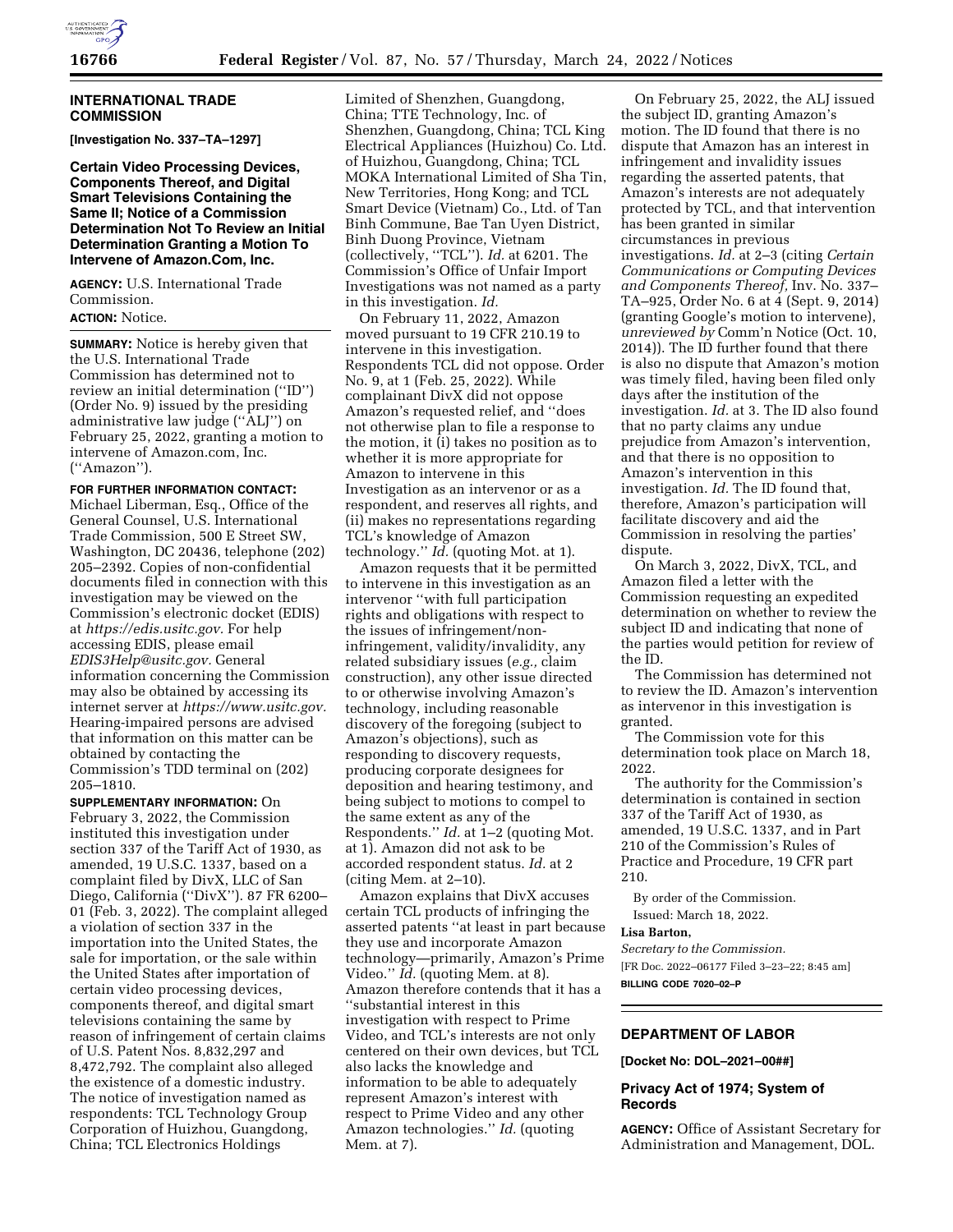**ACTION:** Notice of a new system of records.

**SUMMARY:** As required by the Privacy Act of 1974, and Office of Management and Budget (OMB) Circular No. A–108, this notice is a new Privacy Act System of Records titled Contractor and Visitor Public Health Emergency Records DOL/ OASAM–38, which include information on contractor employees, special government employees and student volunteers who work in, as well as visitors to, Department of Labor (DOL) facilities during declared public health emergencies. The system contains information provided by the contractor's employees including such information as their applicable vaccination or medical countermeasure status and whether they are experiencing symptoms associated with the public health emergency. Each contractor with employees who will work in DOL facilities (regardless of whether the contract is with DOL or another Federal agency such as GSA) will be asked to confirm if its employees have been vaccinated or have received appropriate medical countermeasures, in addition, the contractor will be required to ensure that its employees follow the guidelines specified for working in DOL facilities, for example, to mitigate the spread of COVID–19, not fully vaccinated employees are required to wear masks and maintain physical distancing. Visitors to DOL facilities will also be asked to provide information about their vaccination or medical countermeasure status and information about whether they are experiencing any symptoms associated with the public health emergency. Contractors, special government employees and student volunteers may also be asked to provide proof of their vaccination status.

#### **DATES:**

*Comment Dates:* We will consider comments that we receive on or before April 25, 2022.

*Applicable date:* This notice is applicable upon publication, subject to a 30-day review and comment period for the routine uses.

**ADDRESSES:** We invite you to submit comments on this notice. You may submit comments by any of the following methods:

• *Federal e-Rulemaking Portal: [http://](http://www.regulations.gov)  [www.regulations.gov.](http://www.regulations.gov)* Follow the instructions for submitting comments.

• *Mail, hand delivery, or courier:* 200 Constitution Avenue NW, N–1301, Washington, DC. In your comment, specify Docket ID DOL–2021–00##. • *Federal mailbox: [https://dol.gov/](https://dol.gov/privacy)* 

*[privacy](https://dol.gov/privacy)*.

All comments will be made public by DOL and will be posted without change to *[http://www.regulations.gov,](http://www.regulations.gov)* including any personal information provided.

**FOR FURTHER INFORMATION CONTACT:** To submit general questions about the system, contact Rick Kryger, at telephone 202–693–4158, or email *[kryger.rick.j@dol.gov](mailto:kryger.rick.j@dol.gov)*.

**SUPPLEMENTARY INFORMATION:** DOL is establishing a system of records, DOL/ OASAM–38, subject to the Privacy Act of 1974, 5 U.S.C. 552a. The purpose of this new system of records is to house information provided by contractors, subcontractors, their employees, special government employees, student volunteers, and visitors needed for DOL to take appropriate actions during a public health emergency. This system supports DOL's COVID–19 safety protocols as required by Executive Order 13991; Office of Management and Budget (OMB) Memorandums M–21–15 and M–21–25; COVID–19 Workplace Safety: Agency Model Safety Principles issued by the Federal Safer Federal Workforce Task Force; and other applicable law and policy. Federal labor, employment and workforce health and safety laws that govern the collection, dissemination, and retention of DOL employees' medical information include the Americans with Disability Act (ADA), the Rehabilitation Act of 1973 (Rehab Act), and the Occupational Safety and Health Act of 1970. The Department of Health and Human Services (HHS) Secretary may, under section 319 of the Public Health Service (PHS) Act codified at 42 U.S.C. 247d, declare that: (a) A disease or disorder presents a public health emergency; or (b) that a public health emergency, including significant outbreaks of infectious disease or bioterrorist attacks, otherwise exists.

The Occupational Safety and Health Act (OSHA) of 1970, Public Law 91– 596, 29 U.S.C. 668, Section 19(a) requires the head of each Federal agency to establish and maintain an effective and comprehensive occupational safety and health program and safe and healthful places and conditions of employment, and to keep adequate records of all occupational accidents and illnesses for proper evaluation and necessary corrective action. OSHA also requires that Federal agencies maintain an injury and illness prevention program, which is a proactive process designed to reduce injuries, illnesses, and fatalities.

This OASAM–38 notice covers DOL employees and individuals that do not fall under Title 5 and OPM's personnel recordkeeping authority and thus are

not covered by the OPM/GOVT–10 SORN. Federal civilian employee medical records are covered by a government-wide Privacy Act SORN published by the Office of Personnel Management (OPM), OPM/GOVT–10, Employee Medical File System Records (75 FR 35099, June 21, 2010; modification published at 80 FR 74815, November 30, 2015). These Federal employee confidential medical records are managed in accordance with OPM regulations at 5 CFR part 293, the OPM/ GOVT–10 SORN, and its published routine uses. The OPM/GOVT–10 SORN covers Federal civilians that are identified under Title 5 U.S.C. chapter 21. The majority of DOL Federal employees fall under Title 5 and their medical records are covered by the OPM/GOVT–10 SORN and must be managed in accordance with that SORN and applicable OPM regulations.

Any collection of records in DOL/ OASAM–38 is only permitted during a time of a public health emergency or similar health and safety incident. During such an emergency or incident, DOL will only collect the minimum information necessary to respond to the emergency or incident, and comply with Federal workforce safety requirements, when DOL determines that a significant risk of substantial harm exists to individuals working at or visiting a DOL controlled facility, or attending a DOL sponsored event in a non-DOL controlled facility. DOL's responsibilities for ensuring a safe workforce and secure buildings and workspaces depend on the nature and circumstances of the public health emergency.

In order to meet requirements for workforce safety during a public health emergency or similar incident, DOL may collect records that could include medical countermeasures, such as vaccinations, diagnostic test results, whether the individual is experiencing relevant symptoms, and any other information necessary to assist DOL with determining appropriate mitigation measures to take with respect to contractor employees, special government employees, student volunteers and visitors in DOL facilities or in the performance of duties associated with the Department.

In general, the information will be used to confirm that contractors, their employees, special government employees, student volunteers and visitors to DOL facilities are aware of and complying with requirements necessitated by the public health emergency, such as those to wear masks and maintain physical distancing while working onsite or visiting a DOL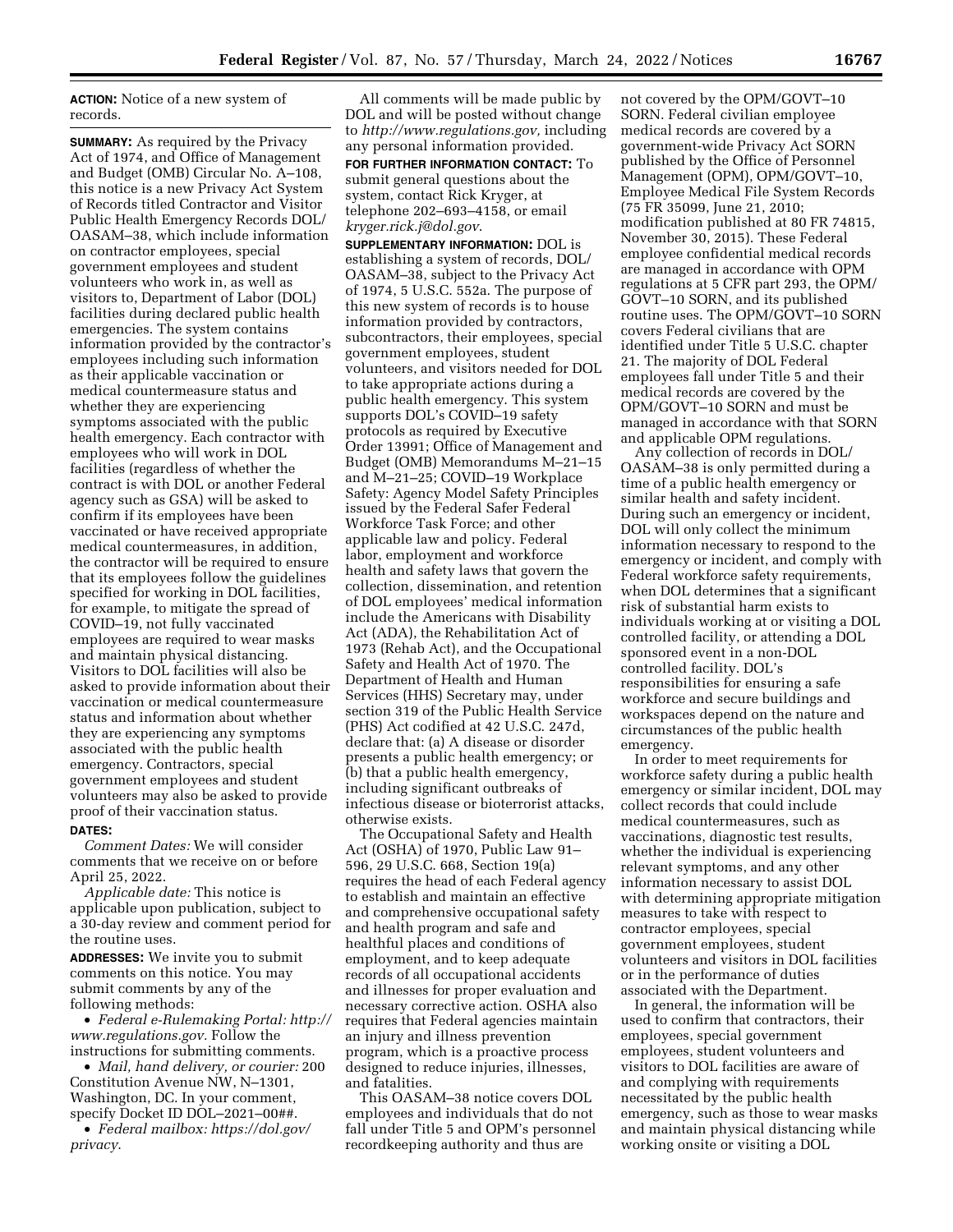facility. For onsite contractor employees, the information will be used to make decisions such as office space planning and assigning office space, assigning tasks that require individuals to work in close physical proximity, as well for operational staffing requirements for carrying out work in field operations.

DOL may also collect location and dates of potential exposure, information related to employee requests for reasonable accommodation, and other information that may be relevant or required for DOL to comply with Federal guidelines and prevent or slow the spread of the COVID–19 disease and mitigate health impacts to DOL personnel, visitors, and other individuals at DOL controlled facilities and sponsored events.

This notice also adds required breach routine uses to ensure that the Department can disclose information necessary to respond to a DOL breach and to assist another agency in responding to a confirmed or suspected breach, as appropriate, pursuant to OMB M–17–12.

## **SYSTEM NAME AND NUMBER:**

Contractor and Visitor Public Health Emergency Records DOL/OASAM–38.

#### **SECURITY CLASSIFICATION:**

Unclassified.

#### **SYSTEM LOCATION:**

The U.S. Department of Labor (DOL) Office of Assistant Secretary and Administration and Management owns the Contractor and Visitor Public Health Emergency Records System, which is housed in secure datacenters in the continental United States. Each DOL agency that has contractors working in a DOL facility has custody of the records pertaining to its own contracts. Contact the system manager for additional information.

#### **SYSTEM MANAGER(S):**

Rick Kryger, Deputy Chief Information Officer, Office of the Assistant Secretary for Administration and Management, U.S. Department of Labor, 200 Constitution Avenue NW, N– 1301, Washington, DC 20210.

## **AUTHORITY FOR MAINTENANCE OF THE SYSTEM:**

National Emergencies Act (50 U.S.C. 1601–1651); the Robert T. Stafford Disaster Relief and Emergency Assistance Act (42 U.S.C. 5121, 5192(1)); Section 319 of the Public Health Service (PHS) Act (42 U.S.C. 247d); 5 U.S.C. 301, 7901, 7902, and 7903; the Occupational Safety and Health Act (29 U.S.C. 668), Executive Order 12196 ''Occupational safety and

health programs for Federal employees''; Workforce Innovation and Opportunity Act (WIOA) WIOA 159(g) ((29 U.S.C. 3209(g)) and WIOA 147(a)(3)(J) ((29 U.S.C. 3197(a)(3)(J)).

#### **PURPOSE(S) OF THE SYSTEM:**

To capture and report health and safety-related information during public health emergencies. Such reporting will be provided to DOL contracting officers and other authorized officials in DOL to enable the agency to use the data from the system to review submissions for compliance with applicable mitigation requirements, and, in the case of contractor employees, with contractual terms and conditions for contracts for which they are responsible.

# **CATEGORIES OF INDIVIDUALS COVERED BY THE SYSTEM:**

The Contractor and Visitor Public Health Emergency Records System contains records related to employees of prime and subcontractors who are performing work on federal contract awards at any DOL facility, or in shared operations. An owner, agent, or employee of a prime or subcontractor may enter or certify information, as applicable.

The Contractor and Visitor Public Health Emergency Records System will also contain records related to contractors, subcontractors, their employees, special government employees, student volunteers, visitors, individuals from outside the DOL workforce on detail to DOL, experts/ consultants, and grantees.

#### **CATEGORIES OF RECORDS IN THE SYSTEM:**

The information in the system of records consists of electronic or hard copy records, including records of vaccination status or other medical countermeasures (such as diagnostic test results), status of employees or visitors, and other health and safety information related to the public health emergency. The information in the system of records includes the name of the person entering, and as applicable, certifying, information on behalf of the prime or subcontractor, their position within the company, phone number, and email address. Categories of records include, but are not limited to: Name, unique identifier assigned by the prime or subcontractor, medical countermeasure (vaccination or diagnostic test) status, symptom questionnaires and other information relevant and necessary for mitigation purposes. Optional records that may be required for certain contracts or in certain geographic areas include: Name, position, work phone number, email address, DOL facility,

lands, or shared operations at which the employee will be working on-site, and other similar records related to their official responsibilities.

## **RECORDS SOURCE CATEGORIES:**

Contract employee records are created, reviewed and, as appropriate, certified by the prime or subcontractor. Records pertaining to the individual entering and certifying data in the system may be created by the individual, by a contracting officer, or in the case of a subcontractor by the prime contractor or another subcontractor. Visitor records are created, reviewed and, as appropriate, certified by the appropriate Agency Official receiving the visitor to the DOL facility.

# **ROUTINE USES OF RECORDS MAINTAINED IN THE SYSTEM, INCLUDING CATEGORIES OF USERS AND THE PURPOSES OF SUCH USES:**

In addition to those disclosures generally permitted under 5 U.S.C. 552a(b) of the Privacy Act of 1974, and all universal routine uses listed at 81 FR 25765, 25775 (April 29, 2016) and *[https://www.dol.gov/agencies/sol/](https://www.dol.gov/agencies/sol/privacy/intro) [privacy/intro,](https://www.dol.gov/agencies/sol/privacy/intro)* information in this system may disclosed as follows:

1. The information in this system may be disclosed to state and local public health officials for purposed related to the public health emergency, such as contract tracing.

2. To appropriate agencies, entities, and persons when (1) the DOL suspects or confirms a breach of the System of Records; (2) the DOL determines as a result of the suspected or confirmed breach there is a risk of harm to individuals, the DOL (including its information systems, programs, and operations), the Federal Government, or national security; and (3) the disclosure made to such agencies, entities, and persons is reasonably necessary to assist in connection with the DOL's efforts to respond to the suspected or confirmed breach or to prevent, minimize, or remedy such harm.

3. To another Federal agency or Federal entity, when the DOL determines that information from this System of Records is reasonably necessary to assist the recipient agency or entity in (1) responding to a suspected or confirmed breach or (2) preventing, minimizing, or remedying the risk of harm to individuals, the recipient agency or entity (including its information systems, programs and operations), the Federal Government, or national security, resulting from a suspected or confirmed breach.